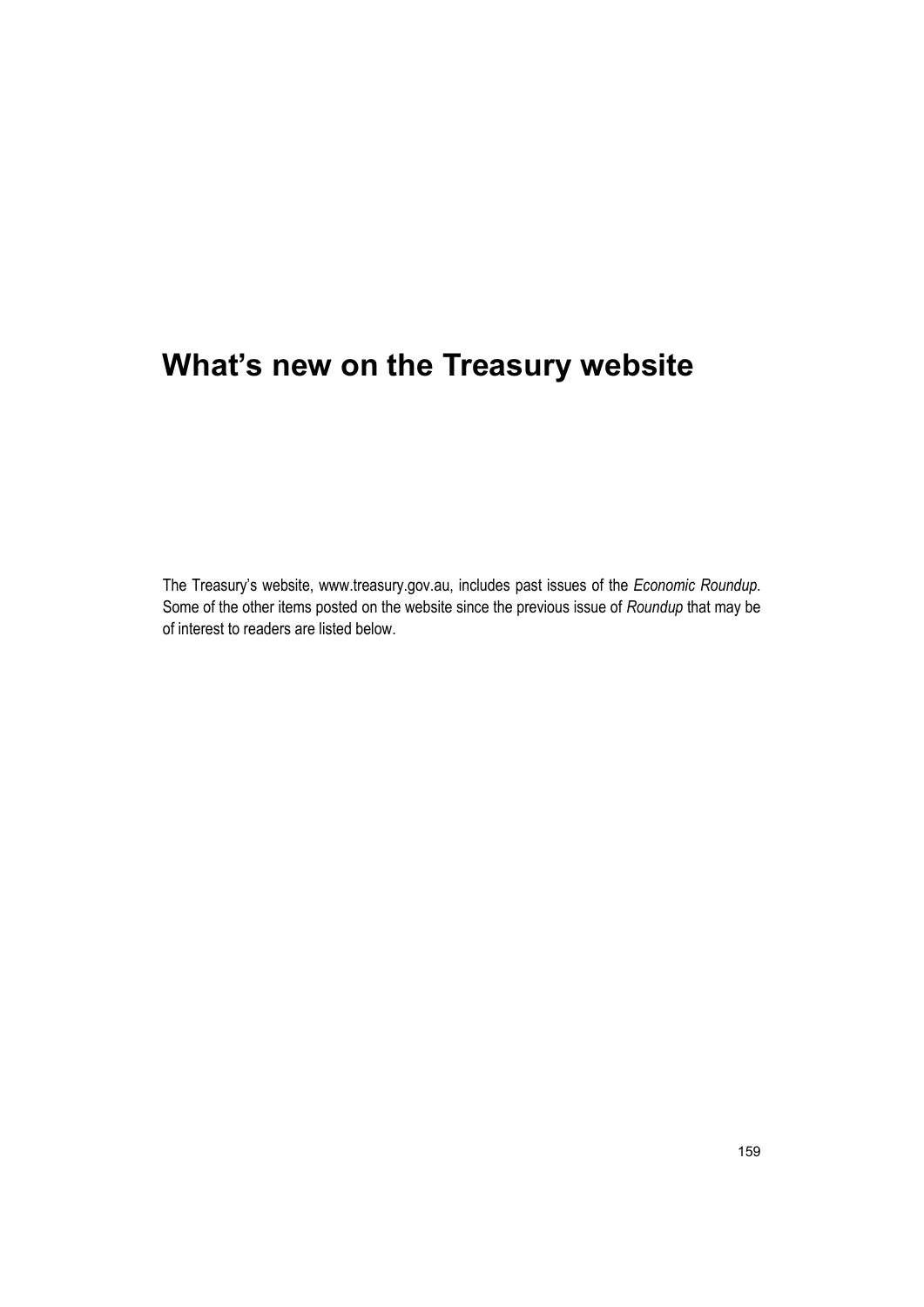What's new on the Treasury website

# Working papers

2006-04: Perspectives on Australia's productivity prospects

**http://www.treasury.gov.au/contentitem.asp?NavId=049&ContentID=1157** 

Graeme Davis and Jyoti Rahman

Productivity is the key determinant of economic growth and prosperity over the long run. Productivity can increase by Australia catching up to the global technological frontier, and from an outward movement of the frontier. Over the past four decades, Australia's productivity has been mostly between 75 and 85 per cent of that of the US. This gap can, at least in part, be explained by differences in: capital per worker; educational attainment; microeconomic policies; and differing geographic and historical contexts. Economic reforms have helped narrow the productivity gap and additional reforms could help narrow it further.

# Background papers

Background Papers for G-20 Workshop on Global Energy and Minerals Markets

## **http://www.treasury.gov.au/contentitem.asp?NavId=&ContentID=1150**

The background papers were prepared for the Australian delegation to the G-20 workshop on global energy and minerals markets which was hosted by Canada in June 2006. The papers assemble potentially useful background information and identify key points for discussion.

#### Background Papers for G-20 Workshop on Demography and Financial Markets

## **http://www.treasury.gov.au/contentitem.asp?NavId=035&ContentID=1174**

This G-20 workshop, jointly hosted by the Reserve Bank and the Australian Treasury in July 2006, brought together academics, policy advisors, private sector participants and representatives from the participating G-20 nations. The workshop examined the impact of demographic trends on macroeconomic factors relevant to financial markets, particularly saving and investment, capital flows and asset prices, as well as on the structure and operation of financial markets. The participants also placed considerable focus on policy issues, identifying the nature and extent of possible market imperfections and impediments, and the scope for policy makers to address these.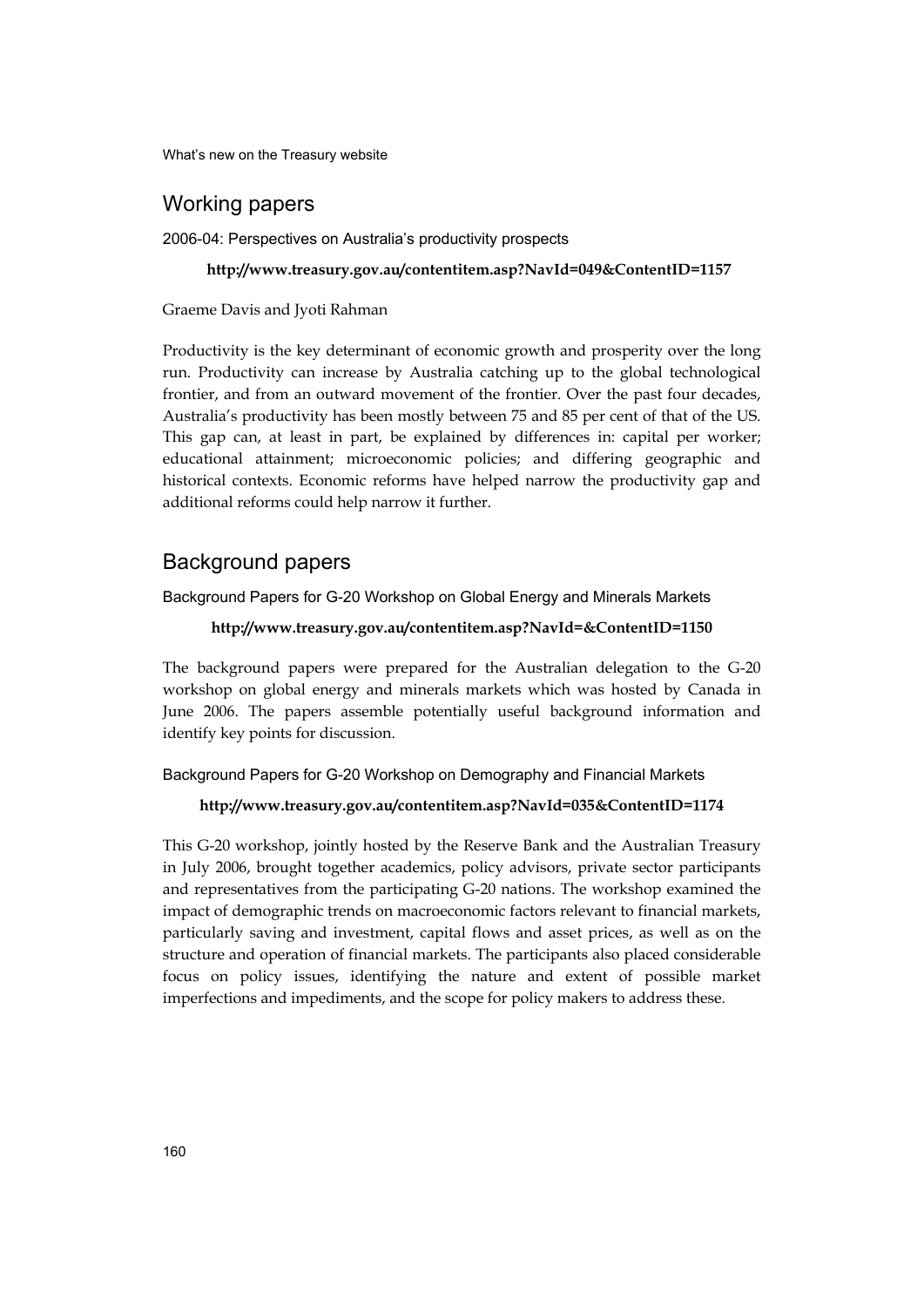# Annual report

# Treasury Annual Report 2005-06

## **http://www.treasury.gov.au/contentitem.asp?NavId=002&ContentID=1175**

The 2005-06 Treasury Annual Report outlines performance against outcomes, outputs and performance information contained in the 2004-05 Portfolio Budget Statements. It also includes the reporting requirements and financial accounts for the Royal Australian Mint, Australian Government Actuary and Foreign Investment Review Board.

# Speeches

'Economic Policies to Address Global Pressures' (August 2006). Address to the Australian Industry Group National Forum 2006, by Dr Ken Henry, Secretary to the Treasury.

### **http://www.treasury.gov.au/contentitem.asp?NavId=&ContentID=1140**

Global macroeconomic performance is playing out against, and is being very heavily affected by, three historic medium- to long-term developments: the ICT 'revolution'; the economic emergence of China and India; and population ageing.

'Global Economic Trends and the Role of Well-Functioning Markets' (August 2006). Address to the 59th International Banking Summer School in Melbourne, by Dr Martin Parkinson, Executive Director (Macroeconomic Group) and Nathan Dal Bon, Manager (Asia Policy Unit).

### **http://www.treasury.gov.au/contentitem.asp?NavId=&ContentID=1154**

Four key global trends are the rise of Asia; demographic change; developments in commodity markets; and continuing global and regional financial integration. Well-functioning markets, supported by sound economic policy frameworks, are critical for the effective management of the challenges posed by these global trends.

'The Macro Settings: What IFSA Members Need to Know' (August 2006). Address to the 2006 Investment and Financial Services Association Conference, by Mike Callaghan, Executive Director (Revenue Group).

### **http://www.treasury.gov.au/contentitem.asp?NavId=008&ContentID=1133**

A strongly growing economy provides opportunities for funds managers to lift their returns. Also helpful is the progressive lengthening of the time horizon for policy from the annual budget to the intergenerational report. While the population is ageing, policy is being directed to lifting productivity and participation.